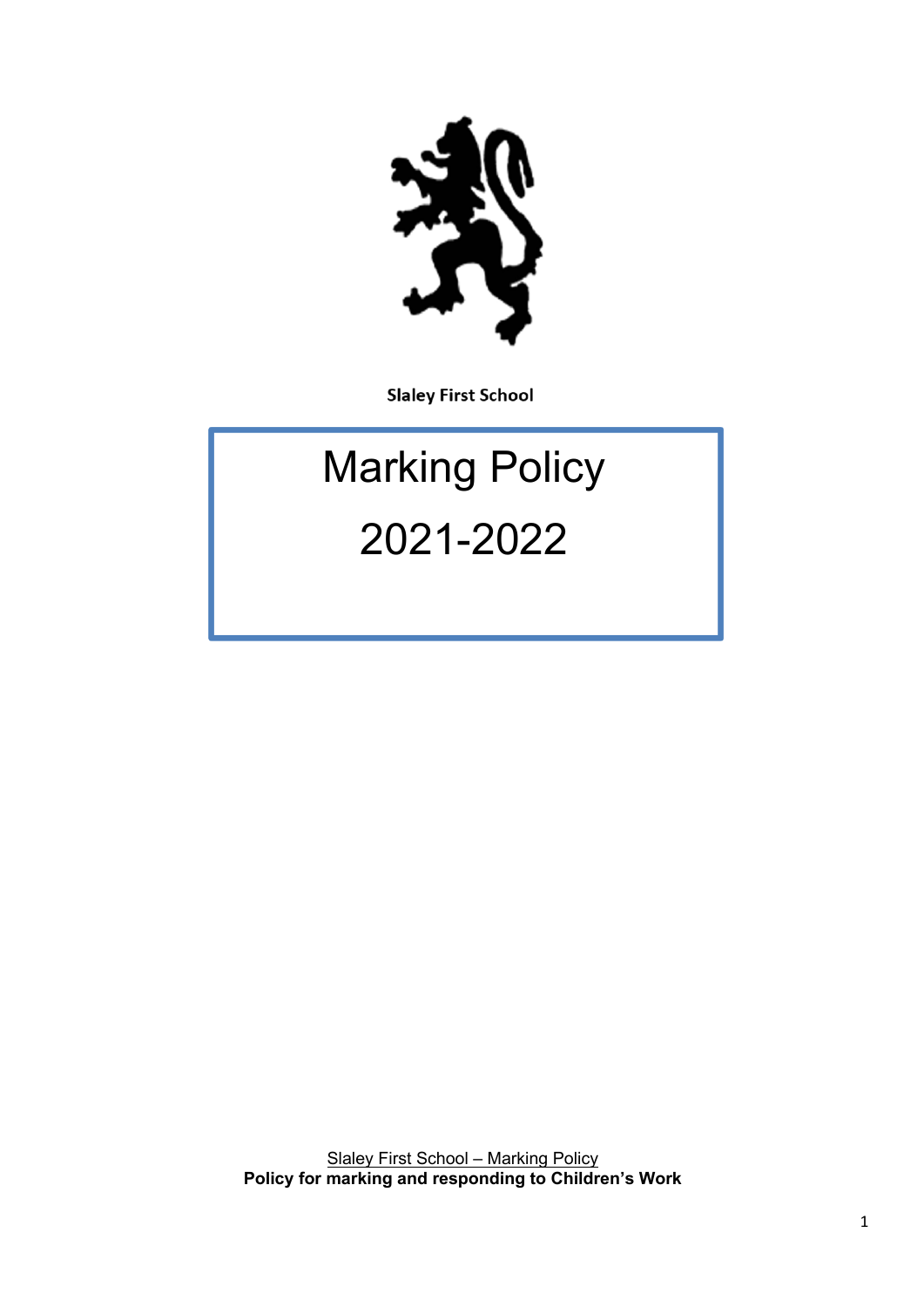## **Rational**

At Slaley First School we believe that marking is about responding appropriately to children's work. Evidence of our response to children's work can be found recorded in books and on display, but since children's work is often practical a great deal of verbal praise will be given. We will use our judgement as professionals in a constructive way when working with all children to take their learning forward.

## **Aims**

- To provide opportunities to give praise and encouragement and show we value the children's work
- To motivate children to want to produce their best and make progress
- To help children recognise what they do well
- To allow children to build up a picture of their strengths and weaknesses and foster a culture whereby it is all right to make mistakes, but then to learn from them and move forward in their learning.

# **Principles for Teaching and Learning**

Marking should**:**

- be a positive process helping to take pupils' learning forward whilst raising self-esteem
- provide prompt and regular feedback to pupils about their work
- provide feedback (oral and written) that will help children focus on future learning targets

## **Key Principles**

Our policy is underpinned by key principles

Good marking occurs when it:

- is meaningful for the individual child
- is positive and constructive, with appropriate praise given
- encourages a dialogue between teacher and child.
- is carried out regularly

Our marking will include:

- verbal and written feedback (including stickers)
- a recognition of a child's achievements and indications of any corrections needed.
- time for children to reflect on teacher's feedback and respond to it.

Work may be:

- dated and ticked
- annotated by the teacher
- self assessed (smiley faces)
- peer assessed
- a means of celebrating achievement, indicated by stickers, smiley faces etc.
- 1. Marking must take into account a child's age, experience and ability.
- 2. The quality of a piece of work should be judged on its content as well as its correctness.
- 3. Care must be taken not to destroy a piece of work by 'over-marking'. However, work presented at a much lower standard than a child is capable of should not be accepted.
- 4. It is not necessary, or constructive, to correct every single error, but providing some correct examples can be useful models for a child to follow.
- 5. Spelling errors of key words can be highlight pink, and the correct word written at the end of the work. Professional judgement should be used as to when and how much to correct.
- 6. Examples of emergent writing should be praised and shown to be valued. Correct models of the child's oral translation can be written above the child's writing or at the bottom of the page.
- 7. Pupils should be encouraged to check, self-correct, edit or redraft their work. Computer programmes and co-operative writing tasks can help pupils develop self-editing skills.
- 8. Pupils should be helped and encouraged to identify when they have achieved a learning objective and begin to identify their future learning targets with the support of a teacher.

## **TEACHER GUIDELINES**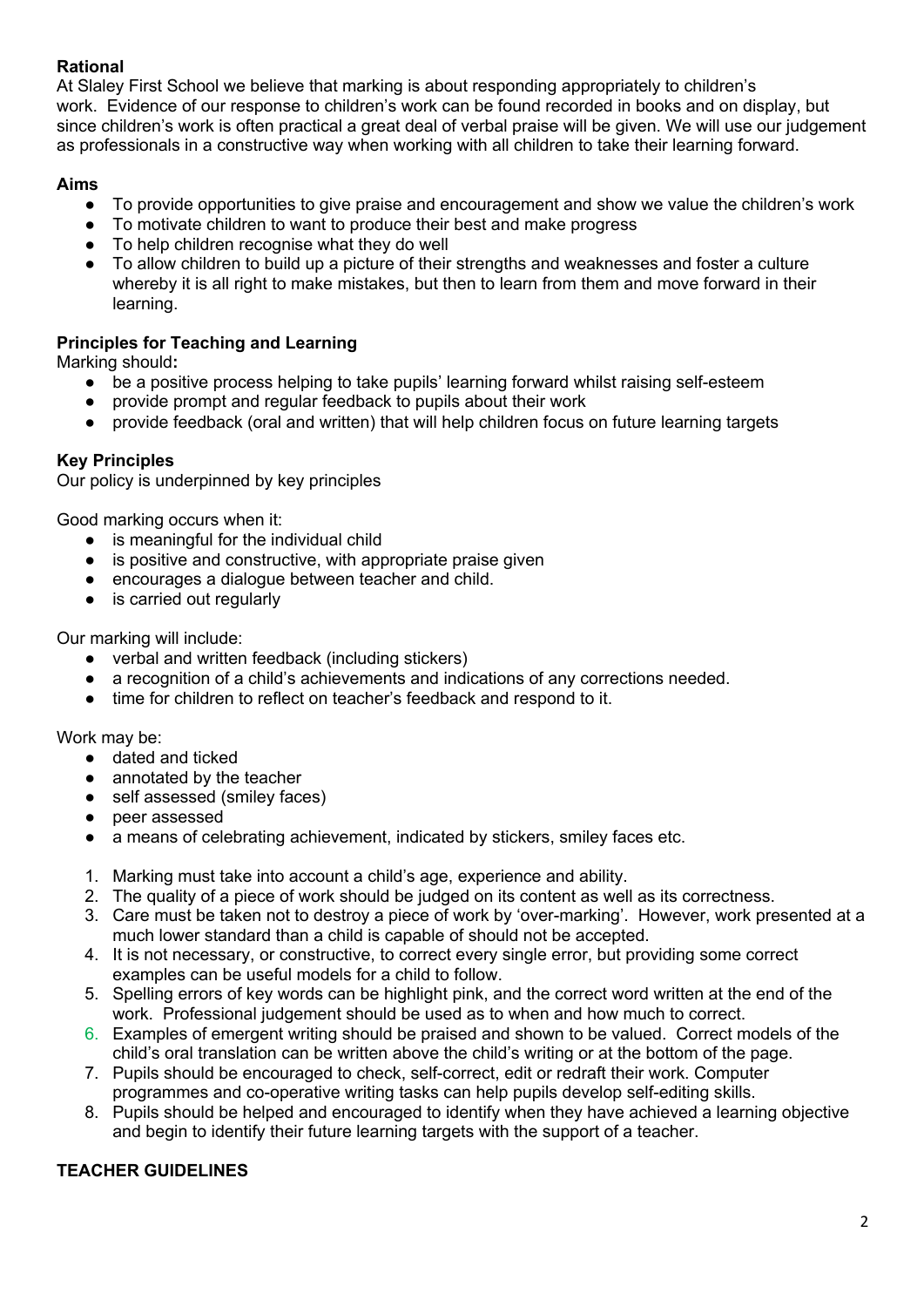In order to facilitate an effective system of marking and feedback, the following practices are consistently applied across all classes.

- The learning objective(s) for the lesson will be shared with all pupils and remain visible throughout the lesson or reinforced by oral reminders.
- Success criteria for a task will be used when necessary.
- For writing-based tasks across all subjects children will have access to the English working wall.
- All children will have copies of the "Marking Symbols" in the front of their books for reference.

## **Non negotiables**

**KS2**

- Underlined date (numerical) maths (Written) English
- Underlined Learning Objectives
- Neat Presentation
- Margin ruled in maths books 2 squares in
- Underlined answers in maths books where appropriate
- One digit, one square when writing in maths books
- Correct spelling of days of the week, months of the year, words copied down from the board in the learning objective, etc.

## **KS1**

- Underlined date (numerical) maths (Written) English
- Neat Presentation
- Margin ruled in maths books 2 squares in
- Underlined answers in maths books where appropriate
- One digit, one square when writing in maths books
- Correct spelling of days of the week, months of the year, words copied down from the board in the learning objective, etc.

Teachers will ensure that children are not doodling, defacing or scribbling in their books. Errors in pen will be demarcated with a simple line ruled through the incorrect item.

In all subjects children will write in pencil or blue pen – this may be biro, ink or ballpoint but teachers will help children to select the pen that gives the neatest presentation. Children will underline dates and objectives with a pencil and ruler.

In year 1,2 and 3 children will use a pencil. In year 4 they will use a pen.

In Maths, children will draw mathematical sketches and diagrams in pencil.

## **Handwriting**

We follow the "letter-join" scheme and the children will be taught to use the font appropriate to their year group.

# **Marking of Writing**

At Slaley First School we recognise the importance of writing as a universal life skill.

Teachers will use pink and green highlighters to identify relevant parts of the text, and green pen to make comments. Further details of this are as follows: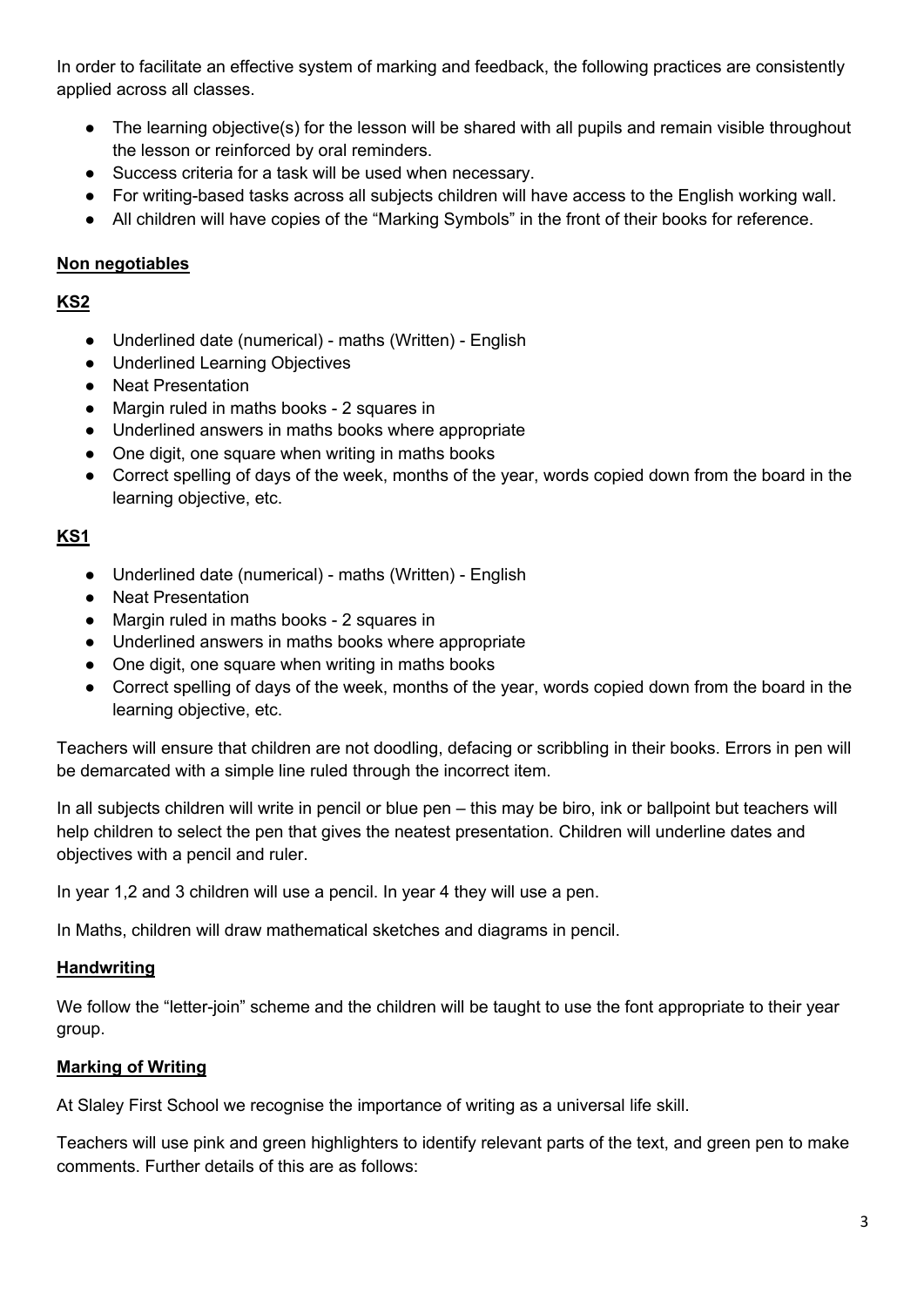## **Pink Highlighter in Writing**

#### "Pink to make you think."

Pink highlighter is used in writing to denote something that needs some form of correction, All teachers will consistently use agreed marking codes so as to promote consistency across the school.

Children will correct their work underneath the text (re-written sentences, etc.) They will use their "Purple Polishing Pens" to complete their corrections.

At the end of the child's work, the teacher may write a comment preceded by a pink dash (or 'foot' in EYFS). This indicates a suggestion for the child to help them improve their work. This should generally relate to the Learning Objective.

#### **Green Highlighter in Writing.**

#### "Green for Good."

Green highlighter is used to denote something positive or pleasing within a child's writing. This may relate to the specific success criteria for that task, e.g. inclusion of imperative verbs, or it might be another successful element that deserves to be praised, e.g. presentation.

At the end of the child's work, the teacher may write a comment preceded by a green dash. This will indicate the positives of the child's work.

#### **Orange Highlighter**

Orange highlighter is used to denote TA intervention that takes place outside the scheduled lesson.

**CL -** Capital Letter

**FS -** Full stop

**P -** Punctuation

**Sp -** Spelling Correction

Denotes a challenge Orange Highlighter = Adult Support

**R** = Resources used to help

**VF** = Verbal feedback, which also needs a comment to show what the feedback is about

#### **Corrections**

If books are marked before the children work again in their books, they will require time to complete corrections. This time can be within the first 15 minutes at the beginning of the day. Corrections should not be too extensive, causing the child to not complete the current day's task. Corrections should be acknowledged by the teacher as soon as possible and demarcated with a tick followed by a "**C**."

#### **Spelling Corrections**

At Slaley First School we strongly acknowledge the importance of being a competent speller.

While marking a piece of work, teachers may identify incorrect spellings by highlighting the word in pink and writing "**sp**" in the margin. It is important to note the following: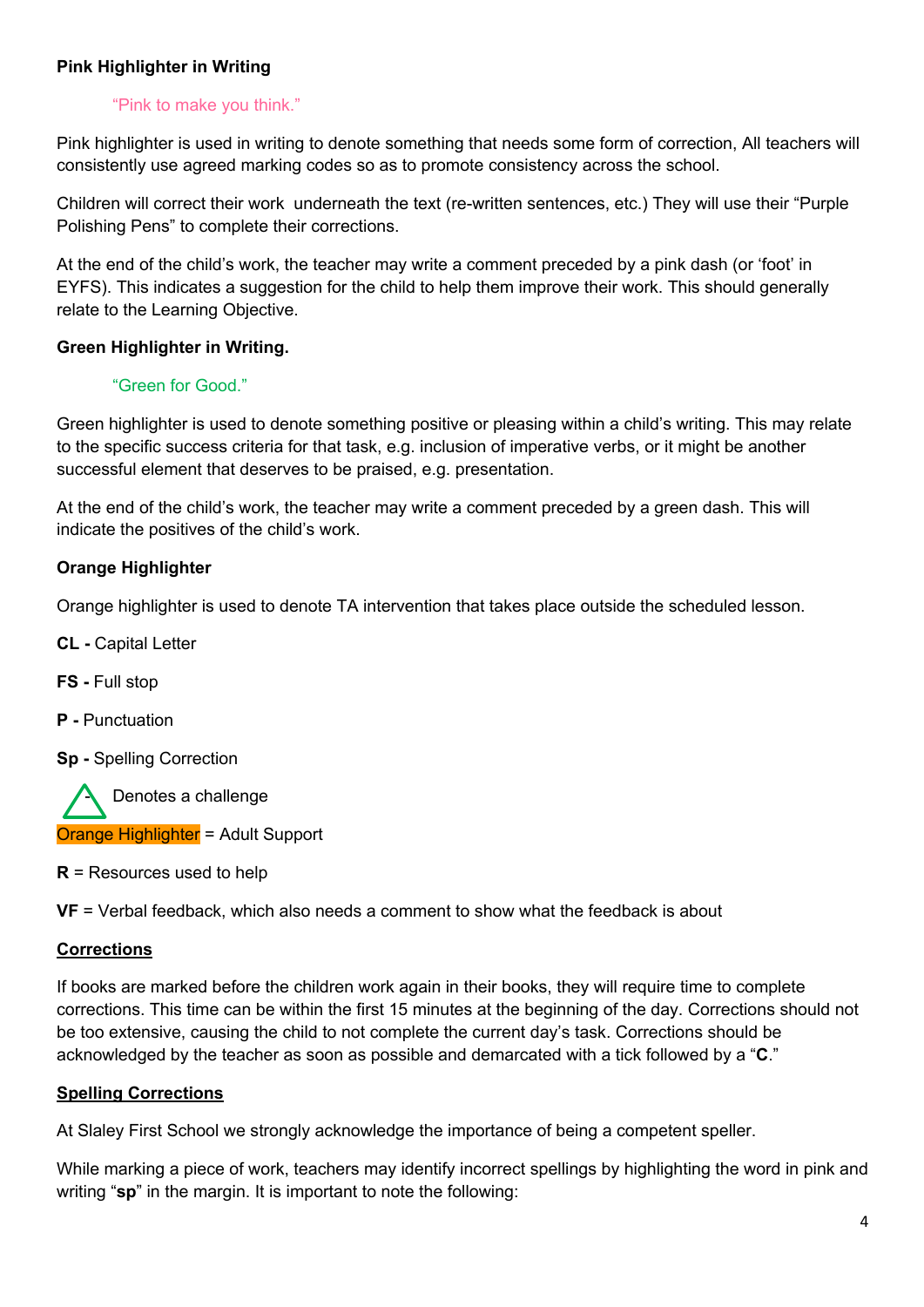- Teachers will not underline every mis-spelled word in the piece.
- Teachers will not underline words which are not age/ability appropriate for the child unless they are "topic words" related to the work in question.

High Frequency words will be identified as a priority. Furthermore, all classes will adhere to "nonnegotiables" of spelling and identify these regularly. For example, the mis-spelling of days of the week, months of the year, words copied down from the board in the learning objective, etc.

● Spellings will be written 3 times at the bottom of a piece of work.

## **Marking in Mathematics**

Work needs to be marked as soon as possible after every lesson.

A tick will be given for a correct answer.

Green Highlighter - Indicates points we are proud of.

Pink highlighter will be used to show where the error in a calculation has occurred.

Denotes a challenge

Orange Highlighter = Adult Support

**R** = Resources used to help

**VF** = Verbal feedback, which also needs a comment to show what the feedback is about

Some ideas for marking prompts:

What is next in the sequence...? How many...? Write a question about your graph, menu etc Here is a calculation….write a word problem Investigate ... Challenge – can you... ? Explain how you worked out…?

## **Marking in EYFS**

Green Highlighter - Indicates points we are proud of

**Pink Highlighter -** Indicates points to improve



Denotes a challenge

**VF** = Verbal feedback, which also needs a comment to show what the feedback is about